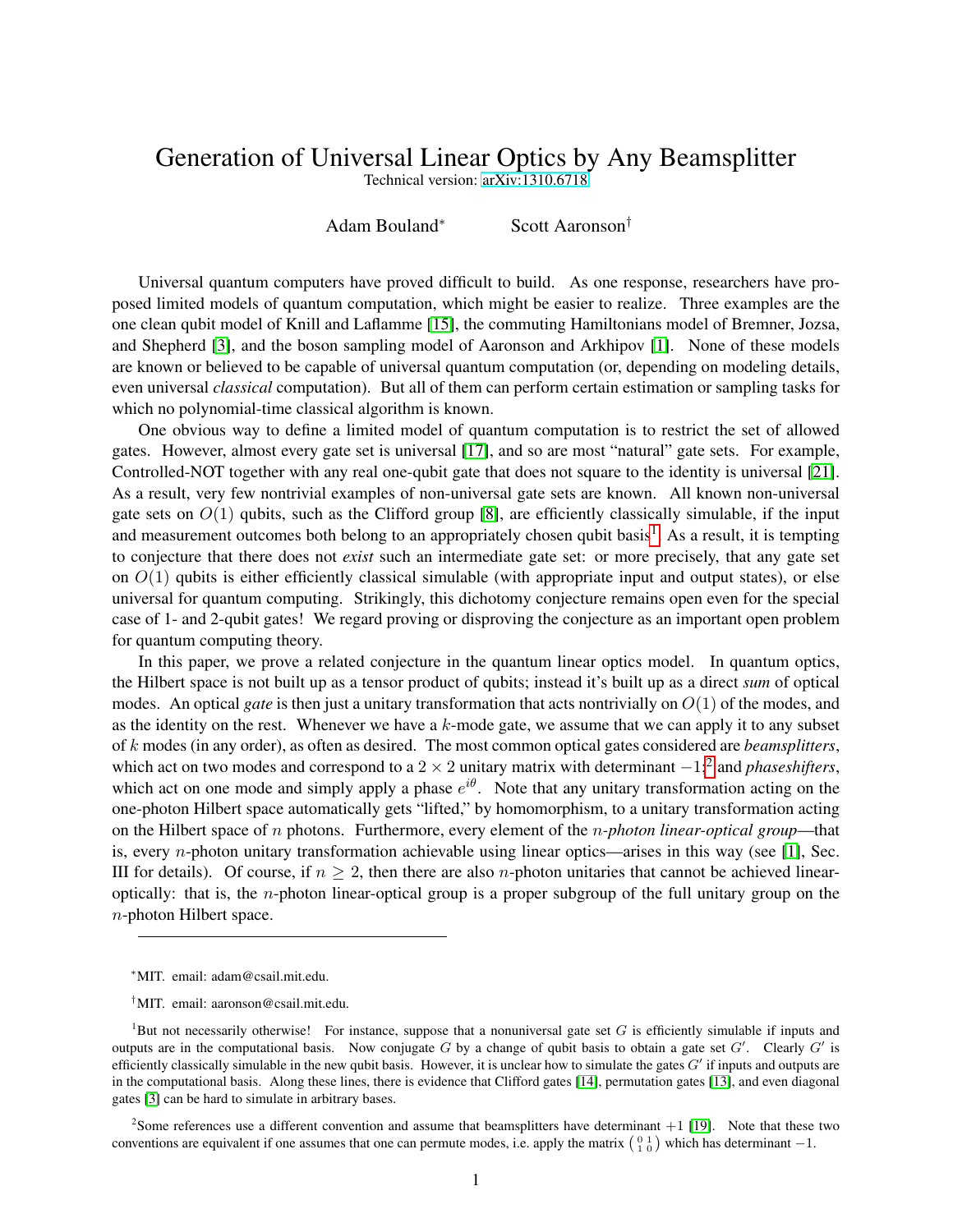We call a set of optical gates S *universal* on m modes if it generates a dense subset of either  $SU(m)$ (in the complex case) or  $SO(m)$  (in the real case). To clarify, if S is universal, this does *not* mean that linear optics with S is universal for quantum computing! It only means that S densely generates the onephoton linear-optical group—or equivalently, the *n*-photon linear-optical group for any value of *n*. The latter kind of universality is certainly *relevant* for quantum computation: first, it already suffices for the boson sampling proposal of Aaronson and Arkhipov [\[1\]](#page-2-0); and second, if the single resource of adaptive measurements is added, then universal linear optics becomes enough for universal quantum computation, by the famous result of Knill, Laflamme, and Milburn (KLM) [\[16\]](#page-3-8). On the other hand, if we wanted to map a k-qubit Hilbert space *directly* onto an m-mode linear-optical Hilbert space, then as observed by Cerf, Adami and Kwiat [\[5\]](#page-3-9), we would need  $m \geq 2^k$  just for dimension-counting reasons.

Previously, Reck *et al*. [\[20\]](#page-3-10) showed that the set of *all* phaseshifters and all beamsplitters is universal for linear optics, on any number of modes. Therefore it is natural to ask: is there *any* S set of beamsplitters and phaseshifters that generates a nontrivial set of linear-optical transformations, yet that still falls short of generating *all* of them? Here by "nontrivial," we simply mean that S does *something* more than permuting the modes around or adding phases to them.

If such a set S existed, we could then ask the *further* question of whether the n-photon subgroup generated by S was

- (a) efficiently simulable using a classical computer, despite being nontrivial (much like the Clifford group for qubits),
- (b) already sufficient for applications such as boson sampling and KLM, despite not being the full  $n$ photon linear-optical group, or
- (c) of "intermediate" status, neither sufficient for boson sampling and KLM nor efficiently simulable classically.

The implications for our dichotomy conjecture would of course depend on the answer to that further question.

In this paper, however, we show that the further question never even arises, since *no such set* S *exists*. Indeed, any beamsplitter that acts nontrivially on two modes is universal on three or more modes. More formally, we show

Theorem 1. *Let* b *be any nontrivial beamsplitter. Then when acting on pairs of photons on three modes,* b *densely generates either all* SO(3) *matrices (if all entries of* b *are real) or all* SU(3) *matrices (if any entry of* b *is non-real).*

Together with the Solovay-Kitaev theorem [\[6\]](#page-3-11), this implies we can use any nontrivial beamsplitter  $b$  to efficiently simulate any other beamsplitter b'. So by Reck et al. [\[20\]](#page-3-10) we have the following corollary:

**Corollary 2.** Any nontrivial beamsplitter is universal on  $m \geq 3$  modes.

What makes this result surprising is that universality holds *even if the beamsplitter angles are all rational multiples of*  $\pi$ . A priori, one might guess that by restricting the beamsplitter angles to (say)  $\pi/4$ , one could produce a linear-optical analogue of the Clifford group; but our result shows that one cannot.

Our proof uses makes heavy use of representation theory. More specifically, suppose we have a beamsplitter  $b$  which acts nontrivially on two modes. We consider the set of three-by-three matrices  $M$  densely generated by applying b to pairs of modes in a 3-mode system. We first show using standard representation theory that the matrices M form an irreducible representation of a subgroup of  $SU(3)$ . We then use the classification of finite subgroups of  $SU(3)$  and their representations [\[7,](#page-3-12) [11,](#page-3-13) [9\]](#page-3-14) to show that the set M cannot represent any finite group. Interestingly the classification of  $SU(3)$  subgroups from 1964 [\[7\]](#page-3-12) con-tains errors [\[18\]](#page-3-15), and proving that  $S$  is infinite requires use of the corrected classification which was only completed in 2014 [\[9,](#page-3-14) [10\]](#page-3-16). Once we establish that  $S$  is infinite, we use the representation theory of Lie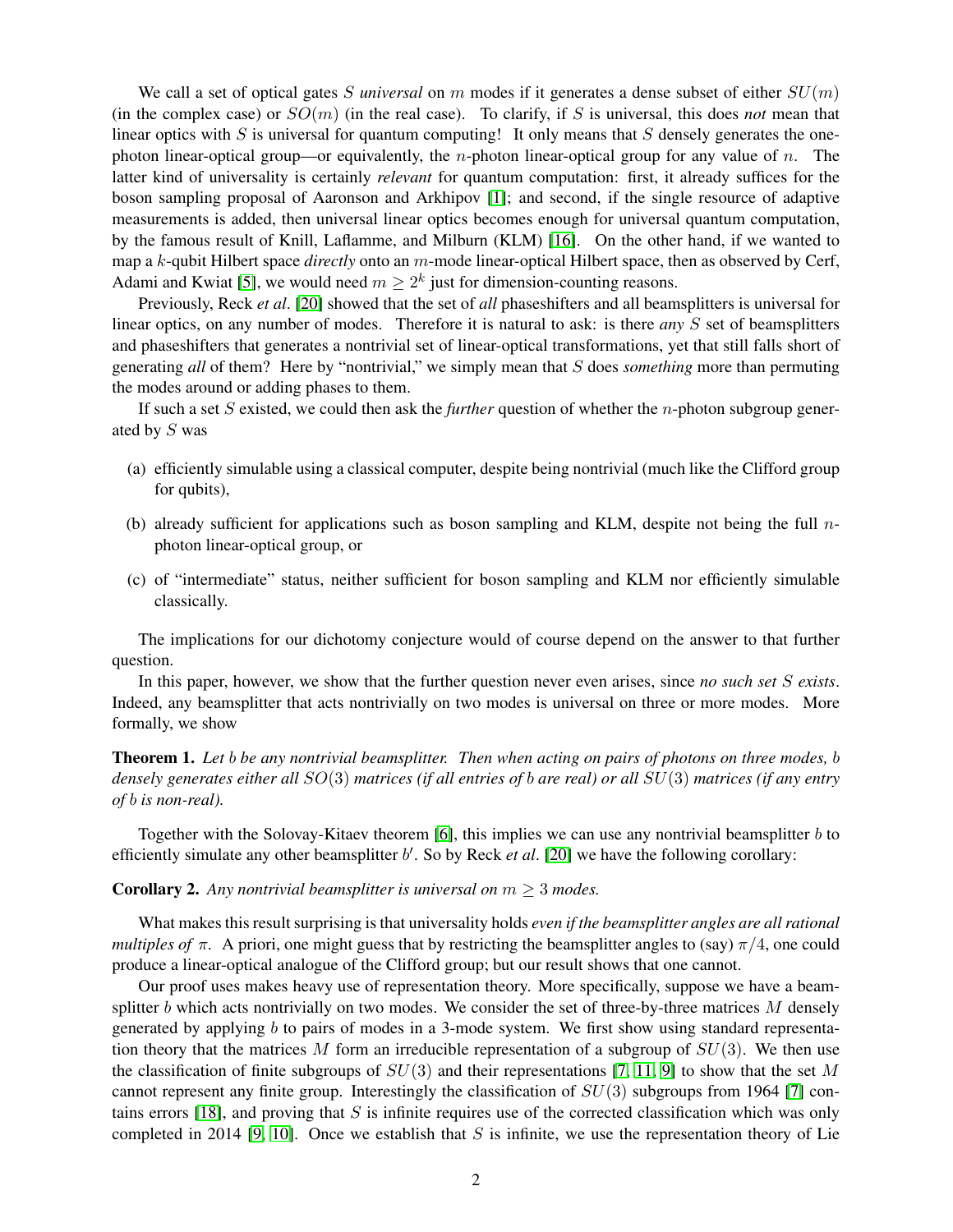subgroups of  $SU(3)$  to complete the proof of universality [\[4\]](#page-3-17). We refer the interested reader to our full version [\(arXiv:1310.6718\)](http://arxiv.org/abs/1310.6718) for details.

From an experimental perspective, our result shows that any complex nontrivial beamsplitter suffices to create any desired optical network. From a computational complexity perspective, it implies a dichotomy theorem for optical gate sets: any set of beamsplitters or phaseshifters generates a set of operations that is either *trivially* classically simulable (even on *n*-photon input states), or else universal for quantum linear optics. In particular, any nontrivial beamsplitter can be used to perform boson sampling; there is no way to define an "intermediate" model of boson sampling<sup>[3](#page-2-1)</sup> by restricting the allowed beamsplitters and phaseshifters.

Note that our result holds only for beamsplitters, i.e., optical gates that act on two modes and have determinant −1. We leave as an open problem whether our result can be extended to arbitrary two-mode gates, or to gates that act on  $k \geq 3$  modes. Such a result would complete the linear-optical analogue of the dichotomy conjecture for standard quantum circuits. The case  $k = 3$  seems doable because the representations of all exceptional finite subgroups of  $SU(4)$  are known [\[12\]](#page-3-18). But already the case  $k =$ 4 seems more difficult, because the representations of all finite subgroups of  $SU(5)$  have not yet been classified. Thus, a proof for arbitrary  $k$  would probably require more advanced techniques in representation theory.

Our work is the first that we know of to explore limiting the power of quantum linear optics by limiting the gate set. Previous work has considered varying the available input states and measurements. For example, as mentioned earlier, Knill, Laflamme, and Milburn [\[16\]](#page-3-8) showed that linear optics with adaptive measurements is universal for quantum computation. Restricting to nonadaptive measurements seems to reduce the computational power of linear optics, but Aaronson and Arkhipov [\[1\]](#page-2-0) gave evidence that the resulting model is still impossible to simulate efficiently using a classical computer. If Gaussian states are used as inputs and measurements are taken in the Gaussian basis only, then the model is efficiently simulable classically [\[2\]](#page-2-2); but with Gaussian-state inputs and *photon-number* measurements, there is recent evidence for computational hardness.[4](#page-2-3)

We hope that this work will serve as a first step toward proving the dichotomy conjecture for *qubit*-based quantum circuits (i.e., the conjecture that every set of gates is either universal for quantum computation or else efficiently classically simulable). The tensor product structure of qubits gives rise to a much more complicated problem than the direct sum structure of linear optics. For that reason, one might expect the linear-optical "model case" to be easier to tackle first, and the present work confirms that expectation.

## Acknowledgements

We thank Bela Bauer for pointing out Ref. [\[18\]](#page-3-15) and Patrick Otto Ludl for helpful correspondence. A.B. was supported by the National Science Foundation Graduate Research Fellowship under Grant No. 1122374 and by the Center for Science of Information (CSoI), an NSF Science and Technology Center, under grant agreement CCF-0939370. S.A. was supported by the National Science Foundation under Grant No. 0844626, by a TIBCO Chair, and by an Alan T. Waterman Award.

## References

- <span id="page-2-0"></span>[1] S. Aaronson and A. Arkhipov. The Computational Complexity of Linear Optics. *Theory of Computing*, 9(4):143–252, 2013.
- <span id="page-2-2"></span>[2] S. D. Bartlett and B. C. Sanders. Requirement for quantum computation. *Journal of Modern Optics*, 50:2331–2340, 2003.

<span id="page-2-1"></span><sup>&</sup>lt;sup>3</sup>Here by "intermediate," we mean computationally intermediate between classical computation and universal boson sampling.

<span id="page-2-3"></span><sup>4</sup> See http://www.scottaaronson.com/blog/?p=1579